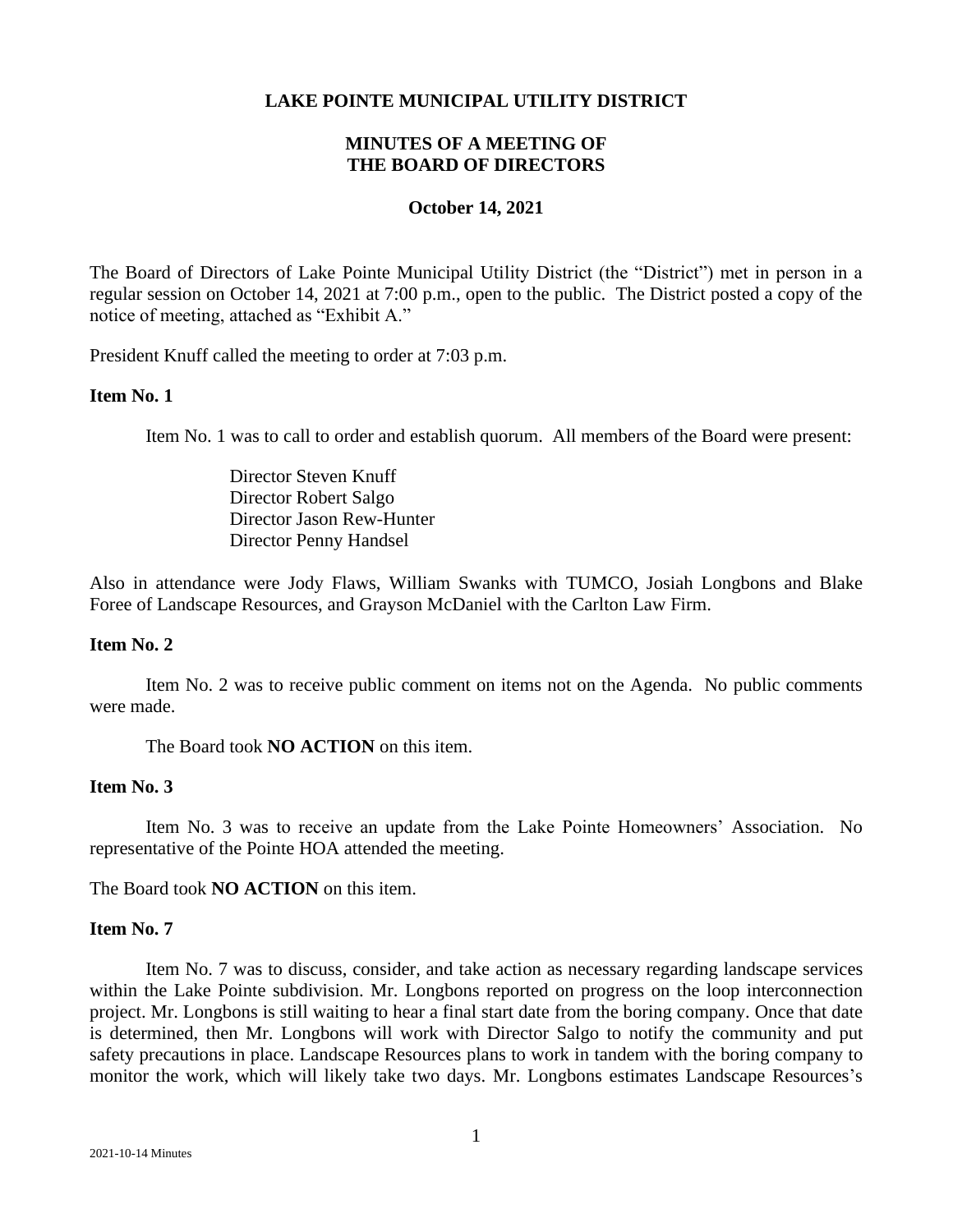portion of the work will take four or five days, barring unforeseen complications. Director Salgo will notify the Pointe HOA when the start date for boring is available. After the boring and trenching work is done, Landscape Resources will test the valves and proceed with the isolation-valve project.

Mr. Longbons reported on a controller valve that was stuck open and a 2" mainline break that required going into the lateral line to repair. Mr. Longbons distributed a proposal for the work for a total of \$2,755.00 for the work completed on irrigation repairs from August to September 16, 2021.

Mr. Longbons reported that Landscape Resources encountered breaks in the 2" mainline due to tree roots, two lateral line breaks, several valve malfunctions, and a major 4" mainline break. Landscape Resources determined the cause of the 4" mainline break was an old metal gate valve that had been abandoned and subsequently broken by tree roots. Landscape Resources removed the broken valve and repaired the mainline. Mr. Longbons distributed a proposal for all of these issues for a total of \$4,652.35 for September to October 14, 2021, irrigation repairs.

President Knuff noted that the two proposals made up half of the "Irrigation Repairs" budget. Director Salgo commented that the old irrigation system was getting expensive. Mr. Longbons agreed and noted that the raw water also has lots of sediment that causes damage.

President Knuff made a motion to approve the two Landscape Resources proposals for a total of \$2,755.00 and \$4,652.35. Director Salgo seconded the motion. President Knuff asked for questions. Hearing none, he called for a voice vote and the motion **PASSED** unanimously.

Next, Mr. Foree distributed a proposal to the Board regarding tree cleanup and removal of two dead trees, remove dead wood from one tree, and remove dead shrubs and clean debris for a total of \$4,200.00. After some discussion, President Knuff made a motion to approve the proposal for tree cleanup and debris for \$4,200.00. Director Salgo seconded the motion. President Knuff asked for questions. After a brief discussion, President Knuff amended his motion to approve the Landscape Resources proposal for tree cleanup and debris for \$4,200.00 for Sonoma and Lyons Club, and for removal or trimming the Brittany Point tree based on Director Salgo's review and approval. Director Rew-Hunter seconded the amended motion. President Knuff asked for questions. Hearing none, he called for a voice vote and the motion **PASSED** unanimously.

Mr. Foree noted that Landscape Resources may bring a proposal to remove steel edging and rake out the area where the silt fence was removed. Director Salgo stated that the work cannot begin until the proposal was approved by the PUA, and Landscape Resources agreed.

President Knuff asked if Landscape Resources brought an updated agreement for 2021-2022 for execution. Landscape Resources will send the updated agreement to Operations Manager Swanks Additionally, the Landscape Resources invoice will be paid at next month's meeting.

The Board took **NO FURTHER ACTION** on this item.

# **Item No. 4**

Item No. 4 was to review and approve minutes of the September 16, 2021, regular meeting and the September 30, 2021, special meeting.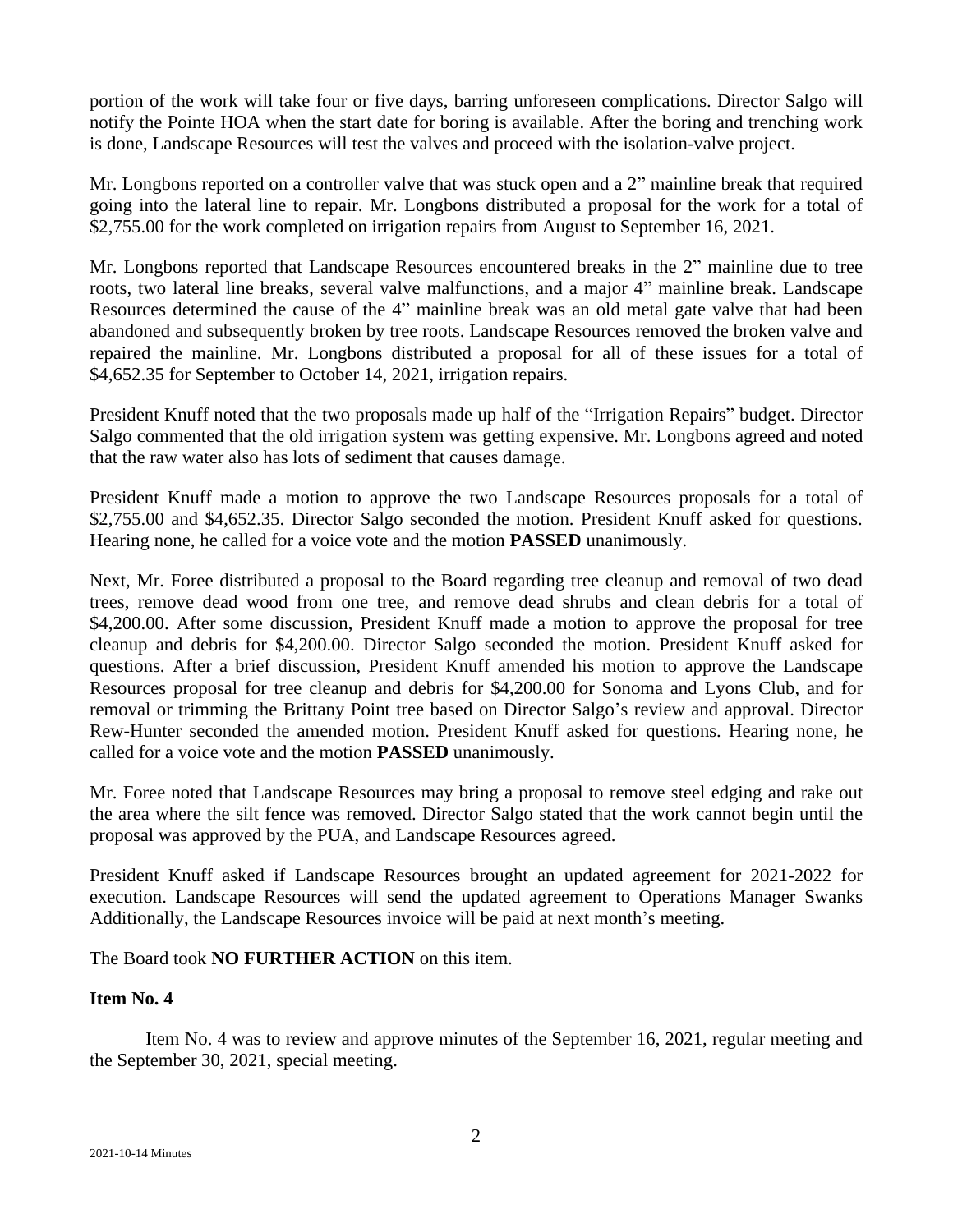President Knuff made a motion to approve the minutes of the September 16, 2021, regular meeting. Director Rew-Hunter seconded the motion. Director Salgo noted that a sentence needed to be revised. Ms. McDaniel stated she would make the revision. President Knuff asked for revisions to the September 30, 2021, special meeting minutes.

Hearing none, he called for a voice vote and the motion **PASSED** unanimously.

The Board took **NO FURTHER ACTION** on this item.

## **Item No. 5**

Item No. 5 was to discuss, consider, and take action as necessary regarding the District's financial reports and payment of bills and invoices. Operations Manager Swanks presented the bills, all of which were included in the meeting packet, other than the bill from the LCRA, which he emailed to the Directors prior to the meeting.

President Knuff moved to pay the bills. Director Salgo seconded the motion. President Knuff took a voice vote and it **PASSED** unanimously.

The Board took **NO FURTHER ACTION** on this item.

## **Item No. 6**

Item No. 6 was to discuss, consider, and take action as necessary regarding maintenance of the District's facilities, including the ongoing Stormwater Basin Maintenance Project. Operations Manager Swanks reported that the work was complete and will be reviewed by the County next Tuesday. Director Handsel asked about the small pond toward the trailhead off Carlsbad, Operations Manager Swanks explained it was not a retention pond and outside of the scope of work but that he would check to see if it needed to be cleaned out. Director Salgo and Operations Manager Swanks also discussed a pond off San Benito. Operations Manager Swanks said he would also get a price to get it cleaned up. Director Handsel suggested making the maintenance of these ponds part of the maintenance schedule. The Board made no decision on that point.

Next, Operations Manager Swanks said a homeowner reached out to TUMCO about repairing the rock wall around the playground at Vista Park The rocks were falling off the stone wall surrounding the playscape and the proposal was to repair the stones and masonry for a total proposal of \$1,235.

President Knuff made a motion to approve the proposal to fix the wall around the playscape to protect the neighborhood children for \$1,235.00. Director Salgo seconded the motion. President Knuff called for a voice vote, and the motion **PASSED** unanimously.

The Board took **NO FURTHER ACTION** on this item.

## **Item No. 8**

Item No. 8 was to discuss, consider, and take action as necessary regarding the ongoing activities of the West Travis County Public Utility Agency ("PUA"). The PUA General Manager told President Knuff that the PUA had approved the project for raw waterline No. 2.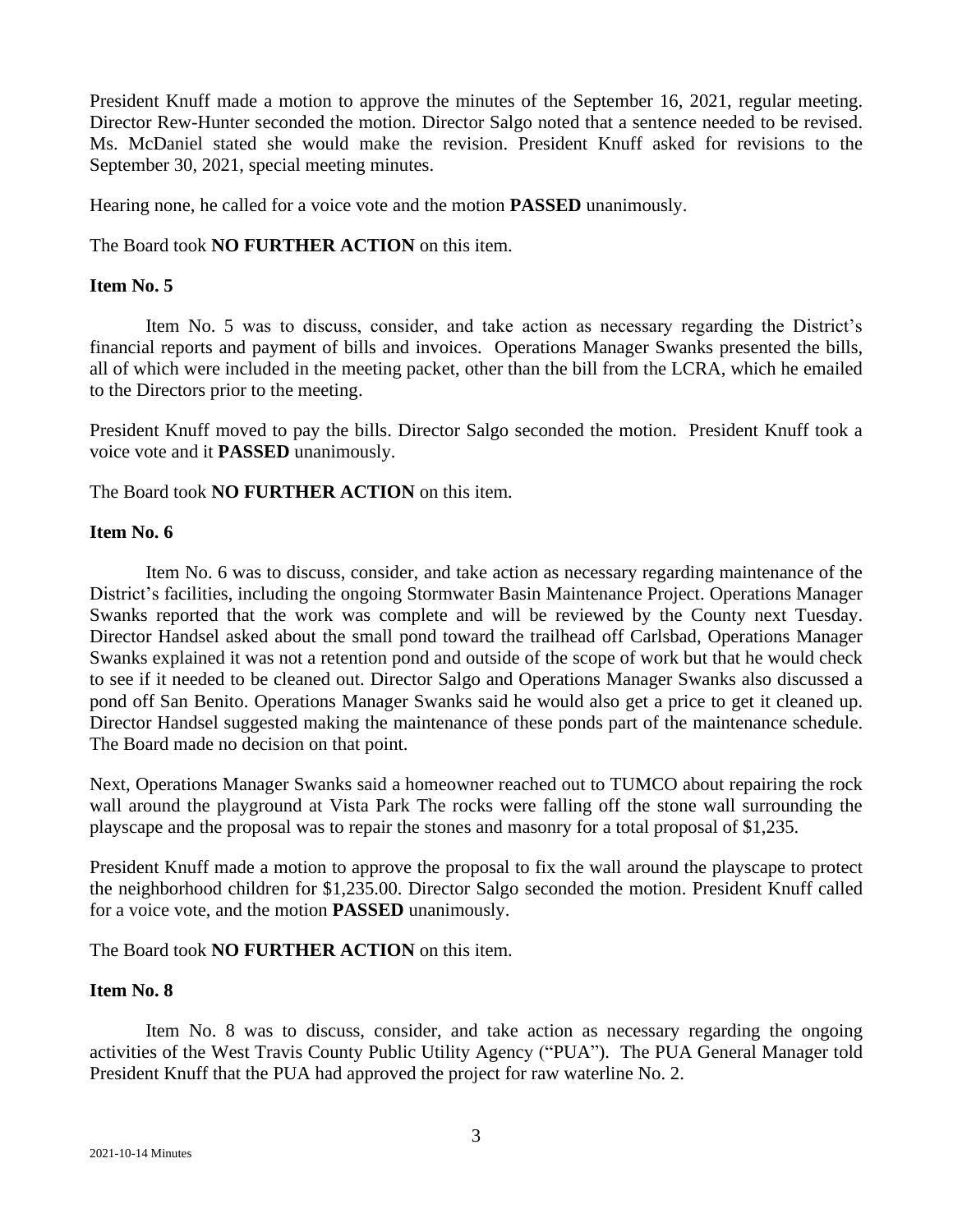## The Board took **NO ACTION** on this item.

## **Item No. 9**

Item No. 9 was to discuss, consider, and take action as necessary regarding the Preserve. Operations Manager Swanks is waiting on is waiting on a price proposal for dock repair. Mr. Norris texted President Knuff prior to the meeting and has not yet heard from the City of Austin on a permit for building a dock.

Director Salgo asked about algae on the steps. President Knuff said he had inspected them, and they did not have algae, but he would check again and look into ways to remediate that.

President Knuff explained the process he has used for holding a bingo-style lottery drawing for the kayak rack at the December PUA meeting. The 16 winners submit about \$100 and file an application and then President Knuff will help the PUA how to do it this year. Director Handsel asked if it would make sense to set up a subcommittee to handle the lottery at the December POUA meeting after this year. President Knuff suggested that a volunteer could also handle it.

President Knuff said that he had not emailed the Eagle Scout about putting up the signs in the Preserve, but he would. Finally, President Knuff will inform Operations Manager Swanks of the number of updated signs for the trailheads for \$239 apiece.

The Board took **NO ACTION** on this item.

## **Item No. 10**

Item No. 10 was to discuss, consider, and take action as necessary regarding the District's website. Director Handsel needs to provide a biography to add to the website. Election language needs to be added to the website by November 8, 2021, a year before the November 8, 2022, election. President Knuff has the language from Ms. McDaniel and will\email that to Shay Wright.

The Board discussed transitioning the website and their email addresses to Google Workspace. The cost is \$6 per email account per month and \$6 for the Lake Pointe MUD page per month, for a total of \$36 per month for five directors.

President Knuff made a motion to authorize Shay Wright of Big Marketing to convert the District website and the Directors' email addresses to Google Workspace. Director Rew-Hunter seconded the motion. President Knuff took a voice vote and the motion **PASSED** unanimously.

# The Board took **NO FURTHER ACTION** on this item.

## **Item No. 11**

Item No. 11 was to discuss, consider, and take action as necessary regarding the Boundary Fence project within the Lake Pointe subdivision. President Knuff provided an update from Jones Carter that Jones Carter is waiting for communication form the County regarding the permit. Jones Carter sent the contract and documents to Johnson Services Company and is awaiting their execution.

The Board took **NO ACTION** on this item.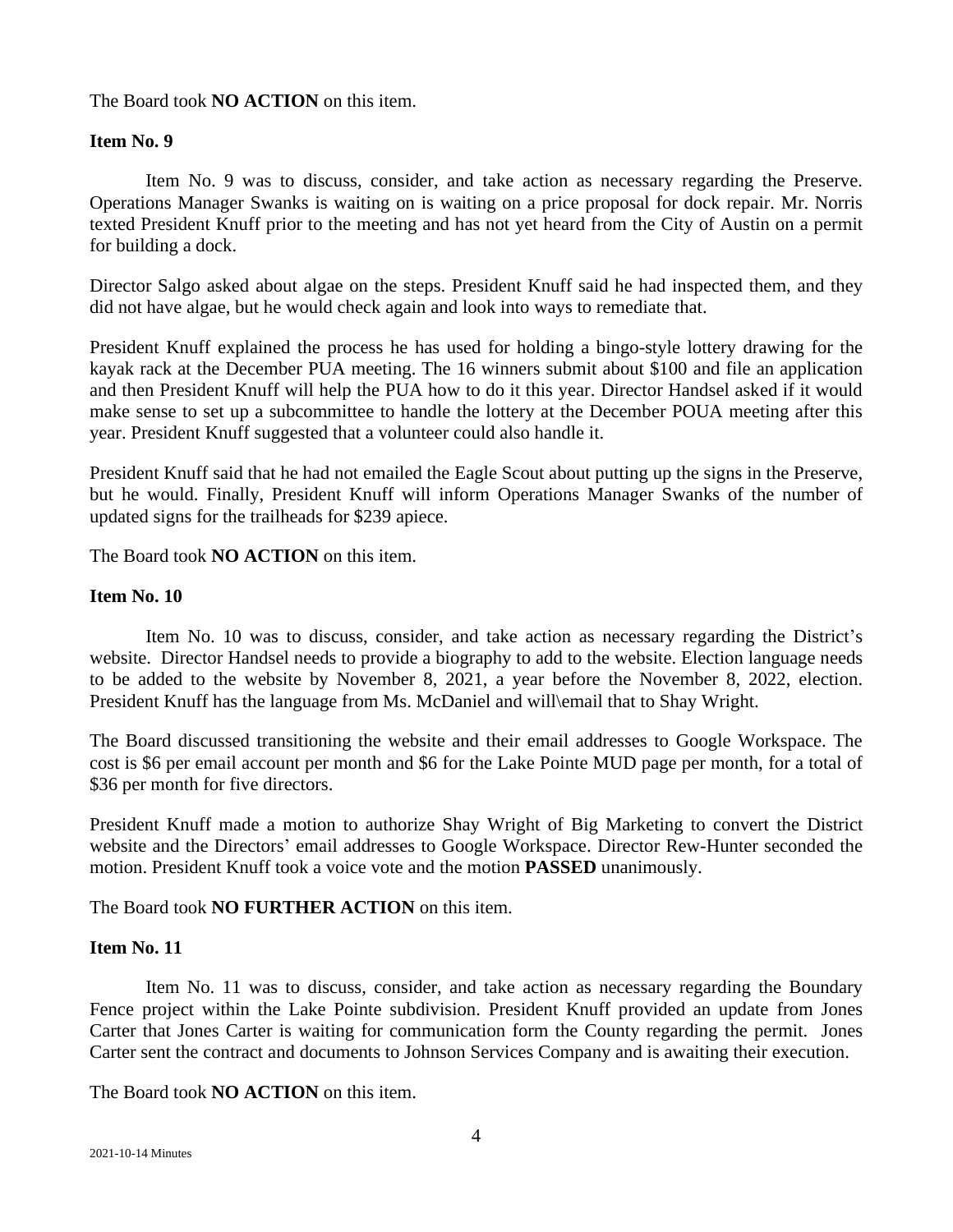## **Item No. 12**

Item No. 12 was to discuss, consider, and take action as necessary regarding the engagement of an auditor to conduct the District's annual audit. The District has previously used Maxwell Locke & Ritter. President Knuff asked if anyone wished to propose a different auditor, but none were proposed. President Knuff made a motion to approve Maxwell and Locke and Ritter for the auditor. Director Salgo seconded the motion. President Knuff took a voice vote and the motion **PASSED** unanimously.

Operations Manager Swanks reported \$13,000 is allocated for audit fees. The audit needs to be approved by the Board in January 2022 and submitted to the Texas Commission on Environmental Quality and the Comptroller. Ms. McDaniel will contact Maxwell Locke & Ritter to secure their engagement.

The Board took **NO FURTHER ACTION** on this item.

### **Item No. 13**

Item No. 13 was to discuss, consider, and take action as necessary regarding the appointment of a director to the Board of Directors. President Knuff thanked Jody Flaws, who was present, for volunteering. If Mr. Flaws is appointed, he will serve in the appointed seat from January 2022 until the November 2022 election, and could choose to run for the seat in the November 2022 election. After a brief discussion, President Knuff made a motion to appoint Mr. Flaws to the Board seat that was vacant due to Fred Goff's resignation. Director Handsel suggested making an award of recognition for outstanding community service for Fred Goff's many years of service to the District, MUD 3, and the school board. The Directors all agreed. Director Salgo seconded President Knuff's motion to appoint Mr. Flaws to the Board of Directors. President Knuff asked for questions and, hearing none, called for a voice vote and the motion **PASSED** unanimously.

The Board took **NO FURTHER ACTION** on this item.

## **EXECUTIVE SESSION**

The Texas Open Meetings Act, Chapter 551 of the Texas Government Code, authorizes the Board of Directors to convene in close or executive session for certain purposes, including receiving legal advice from the District's attorney (Sec. 551.071); discussing real property matters (Sec. 551.072); discussing gifts and donations (Sec. 551.073); discussing security personnel or devices (Sec. 551.076); and discussing information technology security practices (Sec. 551.089). If the Board of Directors goes into executive session to discuss any item on this agenda, the President Officer will announce that the Board will meet in Executive Session will be held, will note the time, and will identify the item to be discussed and the provision of the Open Meetings Act which authorizes the Executive Session. The District may meet in executive session on any agenda item or any item listed below:

- A. the District's Preserve;
- B. West Travis County PUA;
- C. Safety issues related to COVID-19; and